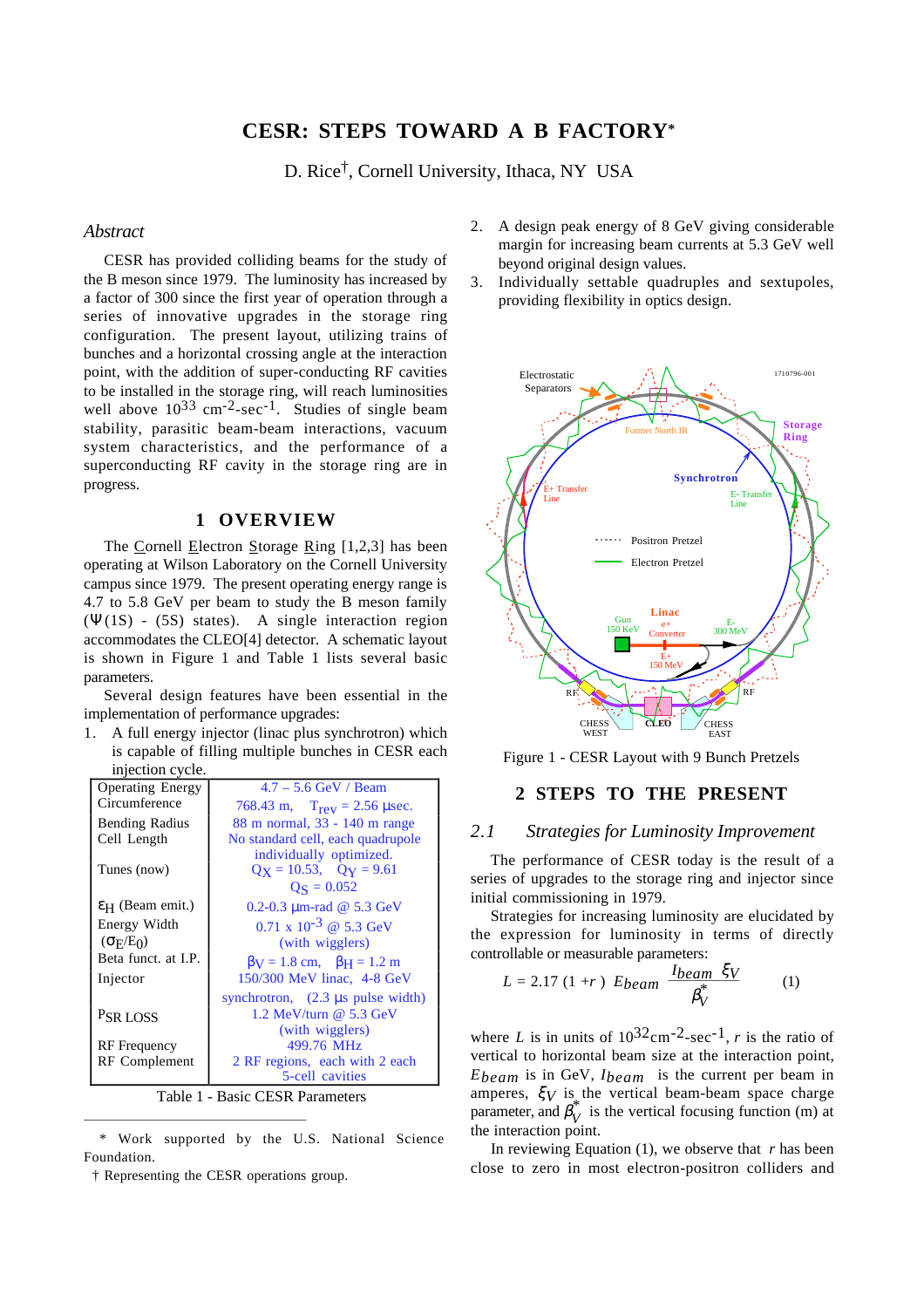*Ebeam* is determined by the physics goals. ξ*V* is not so much a design parameter as it is a result of minimizing coupling effects and lattice errors. High values of ξ*v* might be thought of as Nature's reward for clean living. Typically  $\xi_v$  has been in the range 0.03-0.05 for electronpositron colliders.

We are left with the current per beam and vertical beta function at the interaction point as the only free parameters with which to work.

# 2.2 Reducing  $\beta_V^*$

Special optics are required to reduce  $\beta_V^*$  without creating excessive chromaticity or aperture requirements. The use of permanent magnet quadrupoles in CESR allows  $\beta_V^*$  as low as 1.5 cm without objectionable optics effects.

A more restrictive limit is imposed by the "hourglass" effect. The beam envelope cross section increases with a slope of  $(\beta_V^*)^{-1/2}$  as the longitudinal coordinate, *s*, increases. If the bunch lengths are long compared to this scale, the beam cross section is larger in the outer parts of the interaction volume. This geometry factor reduces luminosity. In addition, the beam-beam interaction is aggravated because of the increase in  $\beta$  for *s*>0.

Since 1979,  $\beta_V^*$  in CESR has been reduced from 10 to 3 (1981) to  $1.5$  (1986) cm by changing quadrupole configurations in the interaction region. The last change pushed  $\beta_V^*$  below the bunch length ( $\sigma_l$ ). A series of machine studies experiments [5,6] indicated that the best luminosity performance is attained when  $\beta_V^* \approx \sigma_l$ . This has been adopted as the normal operating condition for CESR.

The Phase III (see below) configuration of interaction region quads can easily achieve  $\beta_V^* = 1.0$  cm. Practical values (for "flat" beams) will be limited by bunch length for the foreseeable future.

Decreasing the bunch length requires increasing the time derivative of the voltage in the RF cavities (Higher voltage or frequency) and modifying the accelerator optics (lower momentum compaction factor,  $\alpha_p$ ). A more persistent limit is found in the increasing parasitic mode losses (HOM losses) as the bunch length is decreased. Each machine has it own restrictions to bunch length depending on RF, optics, and vacuum component design. CESR's limit is probably around 1 cm with existing hardware. Concepts for local reduction of bunch length [7] have been proposed, but require a lot of space between the arcs and the interaction region.

## *2.3 Increasing Ibeam*

With the limit of around 2x gain in luminosity by reducing  $\beta_V^*$ , we must turn to  $I_{\text{beam}}$  for further improvement.

The current per bunch is limited by beam-beam effects [8] so adding bunches is the method of choice to increase current. CESR has a single vacuum chamber, shared by the counter-rotating beams. Additional collisions between bunches are prevented by establishing separate closed orbits in the horizontal plane by means of 4 electrostatic separators. These "pretzel" orbits are controlled by tailoring the betatron phase advance to maximize the separation between the two beams. Pretzel orbits are shown in the layout diagram in Figure 1.

The large closed orbit distortions are potentially detrimental to good beam-beam performance. The sextupole magnets used to correct chromaticity introduce gradient errors proportional to the horizontal displacement of the beam times the sextupole strength. Since all quadrupoles and sextupoles are individually controllable, the optics can be optimized to minimize the most serious effects of these errors. (Changes with pretzel amplitude of tunes, chromaticity, and interaction region optics parameters.)

A more difficult problem results from the long-range beam-beam interactions. A horizontal kick proportional to  $Q_b$  /*d* and a gradient error proportional to  $Q_b$  /*d* <sup>2</sup>, where *Qb* is the charge per bunch and *d* is the separation between electron and positron bunches, are generated at each parasitic crossing point. Because the horizontal phase advance must necessarily be close to  $\pi$  radians between each parasitic crossing point in order to provide maximum separation, the effects from all the parasitic interactions add coherently in the horizontal plane.

The beam-beam effects introduce an intensity dependent error which must be corrected by tuning. Each of the bunches in a beam has a somewhat different pattern of long range beam-beam encounters giving rise to differences in optics parameters between bunches. These differences can be minimized by appropriate manipulation of optics.[9]

## *2.4 Bunch Trains and Crossing Angles*

CESR operation from 1983 until 1994 utilized almost evenly spaced bunches (3 and 7 /beam)with one parasitic interaction at each pretzel anti-node. In response to the need to further increase the number of bunches, a proposal [10] was made to utilize the extended separation regions to separate multiple crossing points and replace each single bunch with several in a "train." The added collision points in the interaction region would have no separation, however, so the pretzel orbits were extended through the interaction region, creating a horizontal crossing angle at the interaction point, to remedy this situation. These changes in separation method are illustrated in Figure 2.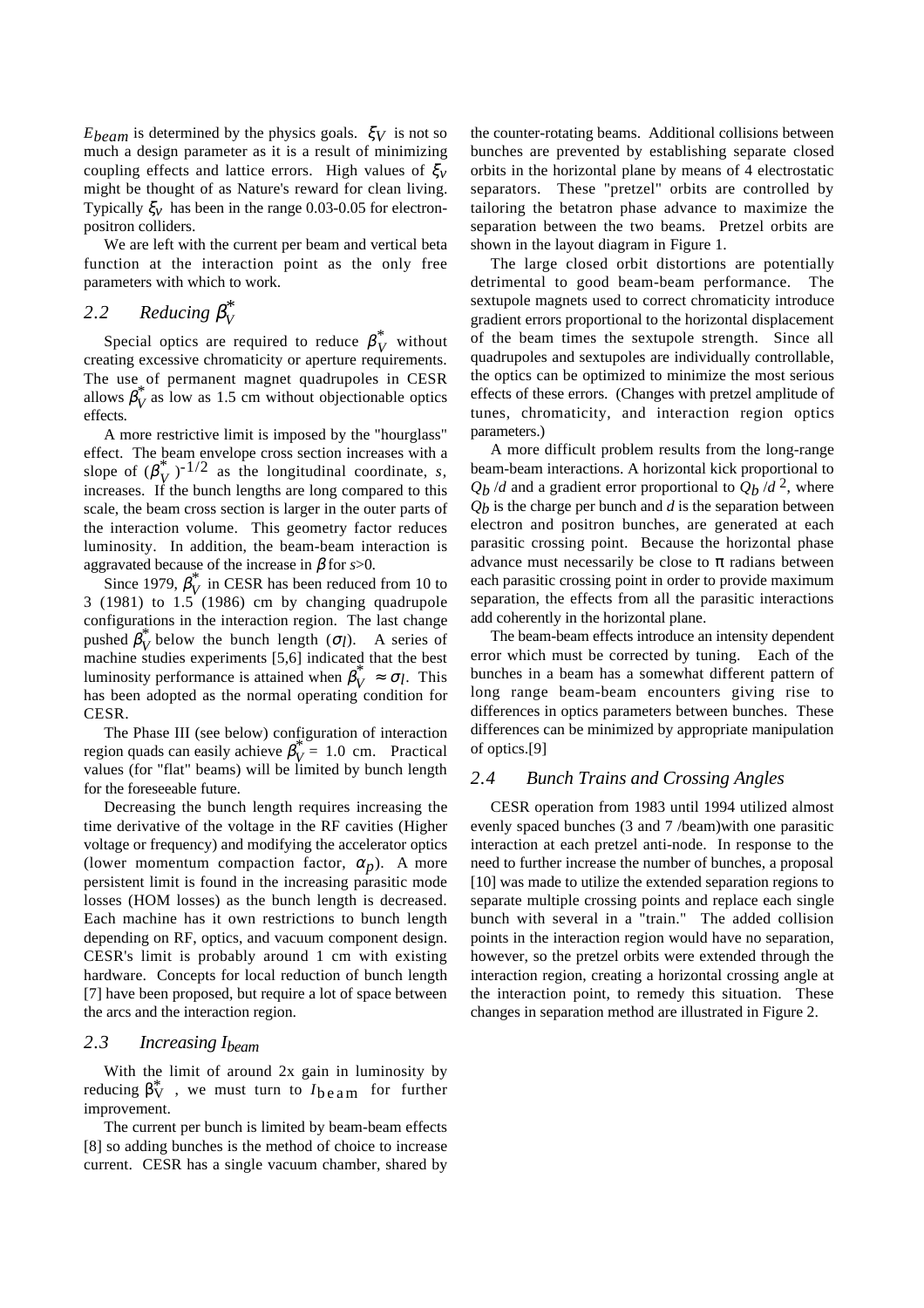

Figure 2 - Comparison of separation schemes for 7 bunch, head-on collisions with 9x3 bunch, crossing angle collisions.

In addition to the increased number of parasitic beambeam interactions, the effects of a crossing angle on the primary beam-beam interaction must be assessed. The direct effect [11,12] of a crossing angle is to couple longitudinal and transverse motion, creating additional resonance lines in tune space. The crossing angle in CESR is small, ±2.5 mrad, and the scaling parameter for coupling,  $b = \alpha_l / 2 \sigma_l / \sigma_x$ , or the half angle times the ratio of longitudinal to transverse beam size at the interaction point, is about 0.1 and not expected to have a serious impact on operation. Extensive machine studies of both luminosity and lifetime effects [13] were carried out at CESR to confirm this prediction. The relatively weak resonances created by the small crossing angle are easily avoided by adjusting the operating point.

#### *2.5 Interaction Point Parameters*

Until 1990 CESR operated with 2 interaction points and was forced by the layout of bending magnets to have a large (1 m) horizontal dispersion at the interaction points. After the North interaction region detector was removed it was possible to operate with zero dispersion in the remaining South interaction region. After a year of single interaction point operation ξ*V* rose from 0.02 to 0.03 and is now as high as 0.04. The relative roles of 1 vs. 2 interaction points and the dispersion have not been established.

## **3 PERFORMANCE ANALYSIS**

#### *3.1 Present Operating Status*

CESR has been operating with 9 trains of 2 bunches in each beam since November, 1994. Best performance during physics operation (beam energy  $= 5.3$  GeV) is summarized in Table 2 below.

Accurate alignment of accelerator magnets and faithful realization of design optics are important in any storage

ring. The demands of the pretzel orbit and parasitic crossings reduce the tolerance for errors. Good alignment (0.2 mm for IR quads) is needed. Measurements of local coupling have been used to optimize the compensation of the experiment solenoid. Accurate measurement and correction of optics functions is critical. A phase based measurement is being used to check optics functions with pretzeled orbits. [14]

| Peak luminosity              | $3.5 \times 10^{32}$ cm <sup>-2</sup> -sec <sup>-1</sup> |
|------------------------------|----------------------------------------------------------|
| Integrated lumin./Month      | $330 pb^{-1}$                                            |
| Current per beam             | $160$ mA                                                 |
| Beam-beam parameter, $\xi_V$ | 0.04                                                     |

Table 2 - Highest colliding parameters achieved during CESR HEP performance as of June, 1996

#### *3.2 Experiment Background*

The storage ring is intimately linked to the experiment detector and accelerator designers must consider detector background as much a machine problem as an experiment problem. High background increases trigger rate and deadtime and can cause premature failure of detector components. Since increased beam currents are the primary luminosity upgrade path for CESR, reducing background is a critical part of the upgrade plan.

Detector background comes from two principle sources: synchrotron radiation and particles lost through beam-gas collisions. The former is controlled by careful magnet layout and masking, though the pretzel orbits turn the IR quads into strong synchrotron radiation sources, making masking a non-trivial problem. The particle background can be reduced about ten fold by thick shielding. However, primary control must be by reduction of residual gas in the sensitive parts of the accelerator.

While studying background is a continuing project in any colliding beam machine, it has been particularly intense during the past 2 years at CESR. Extensive computer simulations predict background rates and the results are compared with experiment. [15] Scattering sources can be categorized by location or distance from the interaction point. The largest discrepancies are in the synchrotron radiation (x4) and hard bend (14-40 m from i.p.) (x6) areas. The synchrotron radiation is critically dependent on local orbits and geometry and a factor of 4 error without more exact input data to the simulation is not surprising. The disagreement between simulated and measured background from the hard bend region is being studied.

### *3.3 Discussion of Performance Limits*

The beam-beam performance of CESR is as good as can be expected. Values of  $\xi_V$  above 0.04 have been measured. While there is some hope for further improvement, experience at other colliders suggests that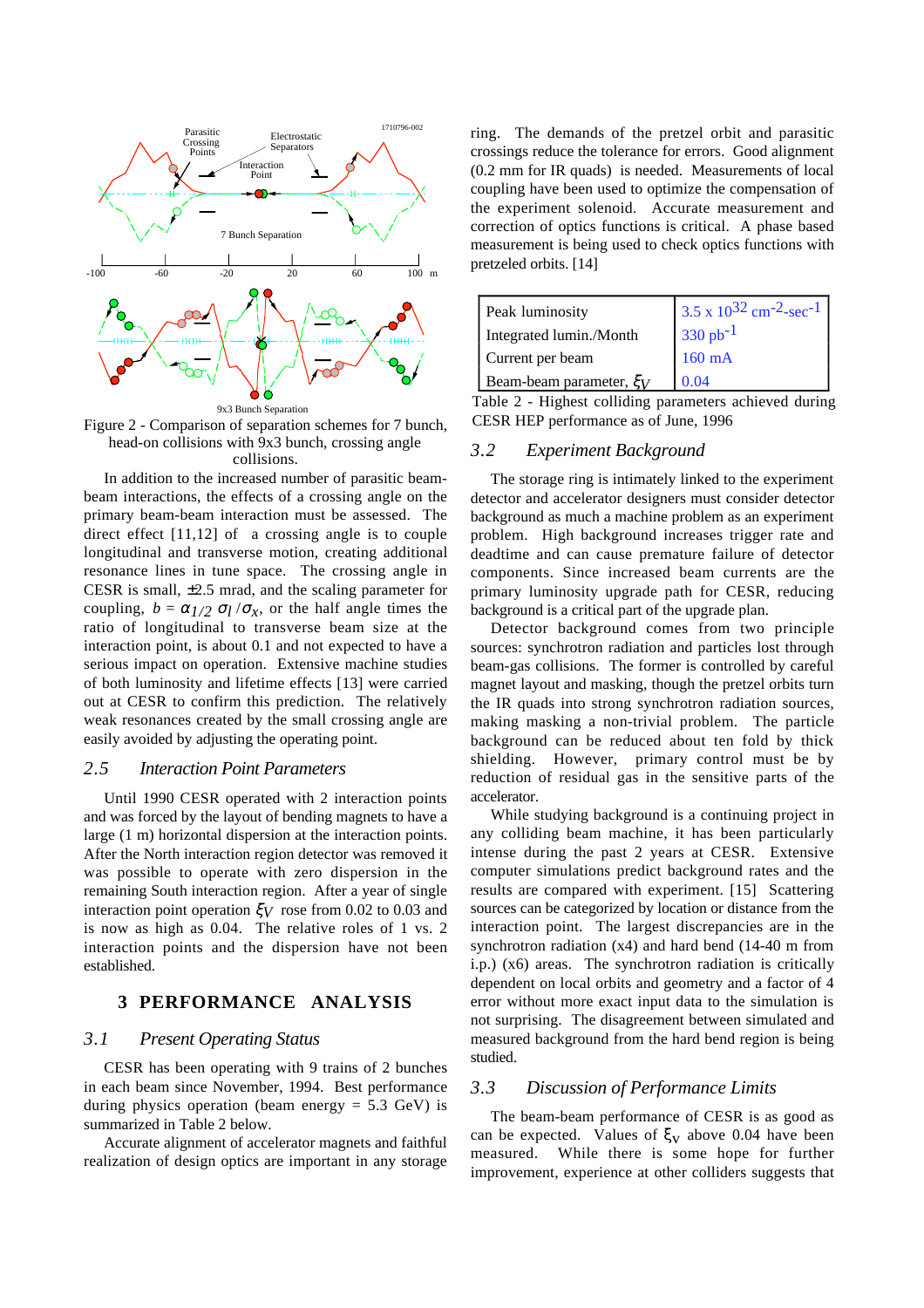exceeding 0.05 is unlikely, at least with flat beams. Maintaining the present level of beam-beam performance requires frequent attention to survey, alignment, and optics fidelity. As train currents increase, long range beam-beam effects could begin to affect beam-beam performance, although extrapolation of experience to date suggests that these effects will be manageable.

Beam current limits are from several effects. We have stored up to 340 mA total in both beams. Beam induced fields are significant in RF cavities and electrostatic separators and they must be conditioned to support large beam currents without breakdown.

Transverse instabilities are damped with a wide band feedback system [16]. The largest transverse impedance, coming from electrons trapped in the leakage fields of the distributed sputter ion pumps [17,18], are also being reduced by lowering the voltage on the pumps. The 0.5 millisecond damping rate of the transverse feedback system should be adequate to damp the beam at currents to at least 500 mA/beam.

The bunch currents in multibunch operation are a factor of 3 or 4 below single bunch currents stored in CESR; thus the wide band impedance of CESR will not be a limitation.

Longitudinal coupled bunch instabilities have been observed after recent increases in current. The amplitude of these oscillations is self-limiting but potentially affects luminosity and reduces the dynamic range of the transverse feedback system. Experiments suggest that the RF cavities harbor the high Q resonances driving this instability since changing cavity temperature and local orbits affect the instability threshold. However, the impedances of sliding joints, separators, and feedback kickers are also being reviewed. Superconducting RF cavities planned for installation in 1998 will dramatically reduce the impedance of cavity modes. A longitudinal feedback system is also under consideration.

## **4 FUTURE STEPS**

## *4.1 Phase III*

Phase III of the CESR luminosity upgrade will be implemented in 1998. The replacement of copper RF cavities with superconducting RF will reduce the impedance of the machine, allowing the current per beam to be raised to at least 500 mA. Stronger focusing from superconducting quadrupoles in the interaction region will allow the bunch spacing to be reduced to 14 ns so each train can carry 5 bunches (45 bunches per beam). The vacuum system of the hard bend region will be upgraded to keep the pressure, and thus beam-gas background, low.

### *4.2 Superconducting RF*

A storage ring RF system using superconducting cavities has a lower impedance than its copper counterpart because of a two-fold advantage. The cell modes can be

very well damped (Q's less than 100) and the higher gradient achievable decreases the number of cells needed. The CESR Phase III RF system [19] utilizes 4 single cell cavities operating at 6 MeV/m gradient.

There are several technical challenges to be met by a superconducting RF system, including HOM and synchrotron radiation power handling, a complex cryogenic system, and transfer of over 300 kW per cell to the beam. These issues are being managed by careful design, taking advantage of world experience with s.c. cavities in storage rings, and through beam tests in CESR.

A week-long test [20] of a superconducting cavity in CESR was carried out in August, 1994. 220 mA beam current was stored and 155 kW was transferred to the beam. Neither limit was due to the s.c. RF cavity. HOM power handling, synchrotron radiation effects, and cryogenic system operation were also checked to be o.k.

The weakest cavity component was the RF window. This is being replace with a new design. A new cryostat (to fit in the tunnel) and new dual 600 W refrigerator installation are also being implemented. A single superconducting cavity will be installed in CESR later this year and will be used during physics operation for several months.

#### *4.3 Superconducting IR Quads*

The length of each bunch train is limited by the wavelength of the pretzel orbit and the spacing between bunches is limited by the parasitic beam-beam interaction nearest the interaction point. Stronger quadrupoles in the Phase III IR will enable control of the beta function at a parasitic crossing point 2.1 m from the interaction point, (bunch spacing of 14 ns). A short permanent magnet quad starting 35 cm from the interaction point not only provides additional focusing, but particle background shielding as well.

Several other features of the Phase III IR design are: 1)  $\beta \check{v}$  can be reduced to 1 cm or less without objectionable aperture requirements or chromaticity; 2) integral skew quads and dipole steering magnets allow better control of solenoid compensation elements; and 3) the restoration of a pair of the present iron IR quads provides the option for round beam optics with 3 cm  $β^*$  in each plane.

## *4.4 Phase III Vacuum System*

The CESR vacuum system was designed for 100 mA, 8 GeV beams. The linear power density of 500 mA, 6 GeV beams is comparable. The primary motivation to upgrade a major part of the system (hard bend region) comes from particle background concerns. As mentioned, a large part of the particle background comes from beamgas collisions in the hard bend region. The pressure normalized to beam current should be reduced by at least a factor of 5 for conservative operation at 500 mA/beam.